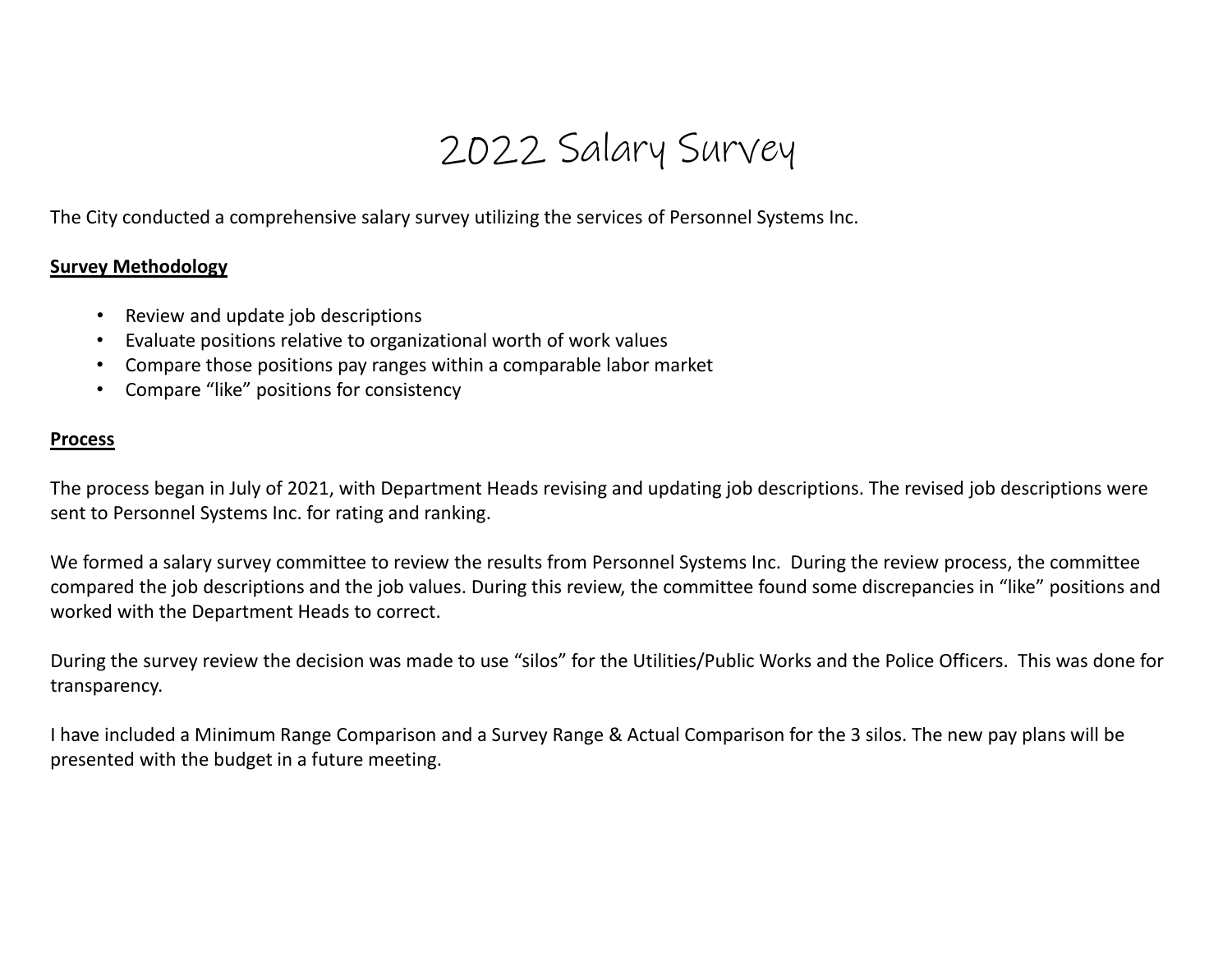

**Comment:** Examining the average formal range minimum of the survey participants in comparison to the city formal range minimum shows the city pay minimums trailing the market on average **‐7.8%**.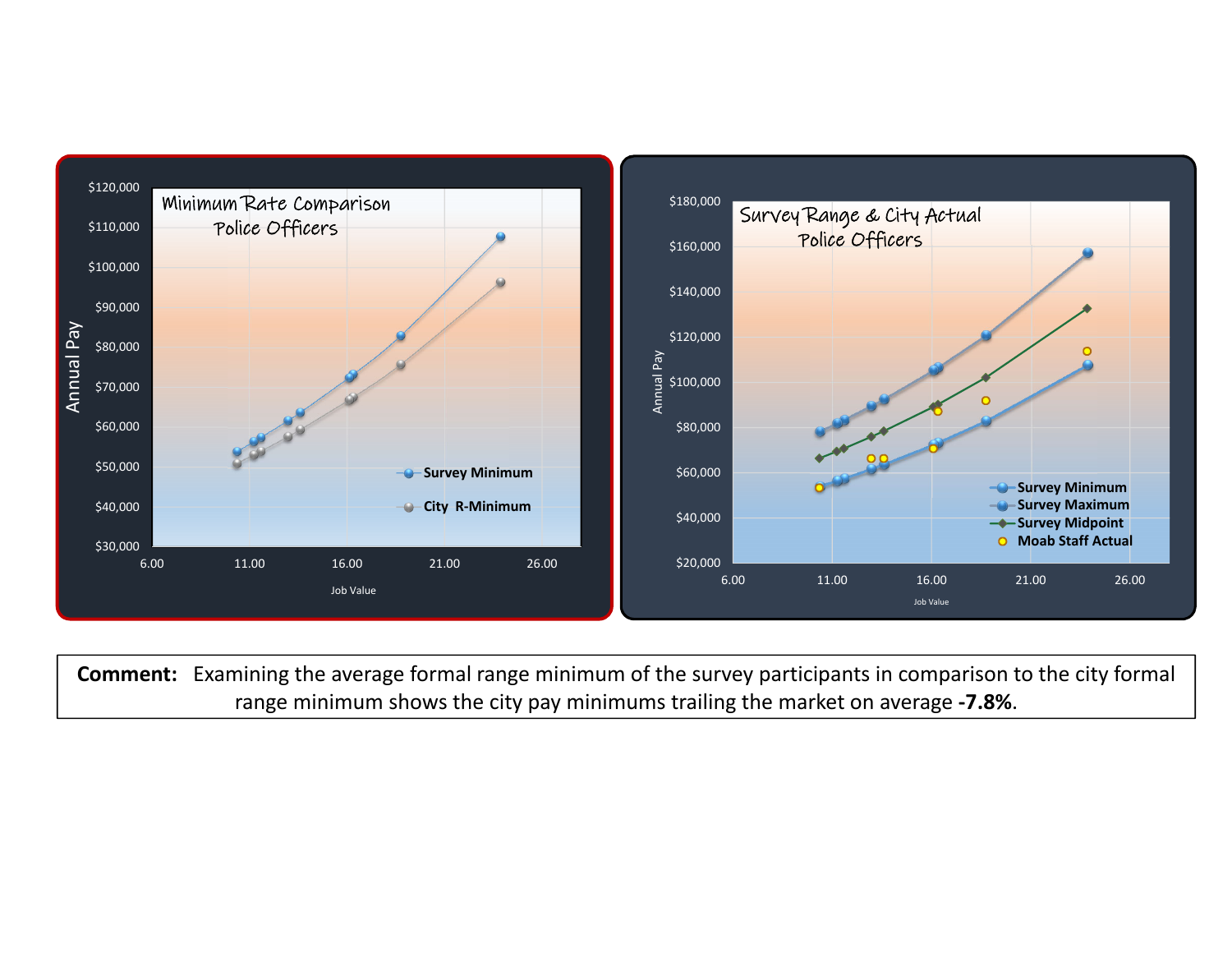

**Comment:** Examining the average formal range minimum of the survey participants in comparison to the city formal range minimum shows the city pay minimums trailing the market on average **‐1.1%**.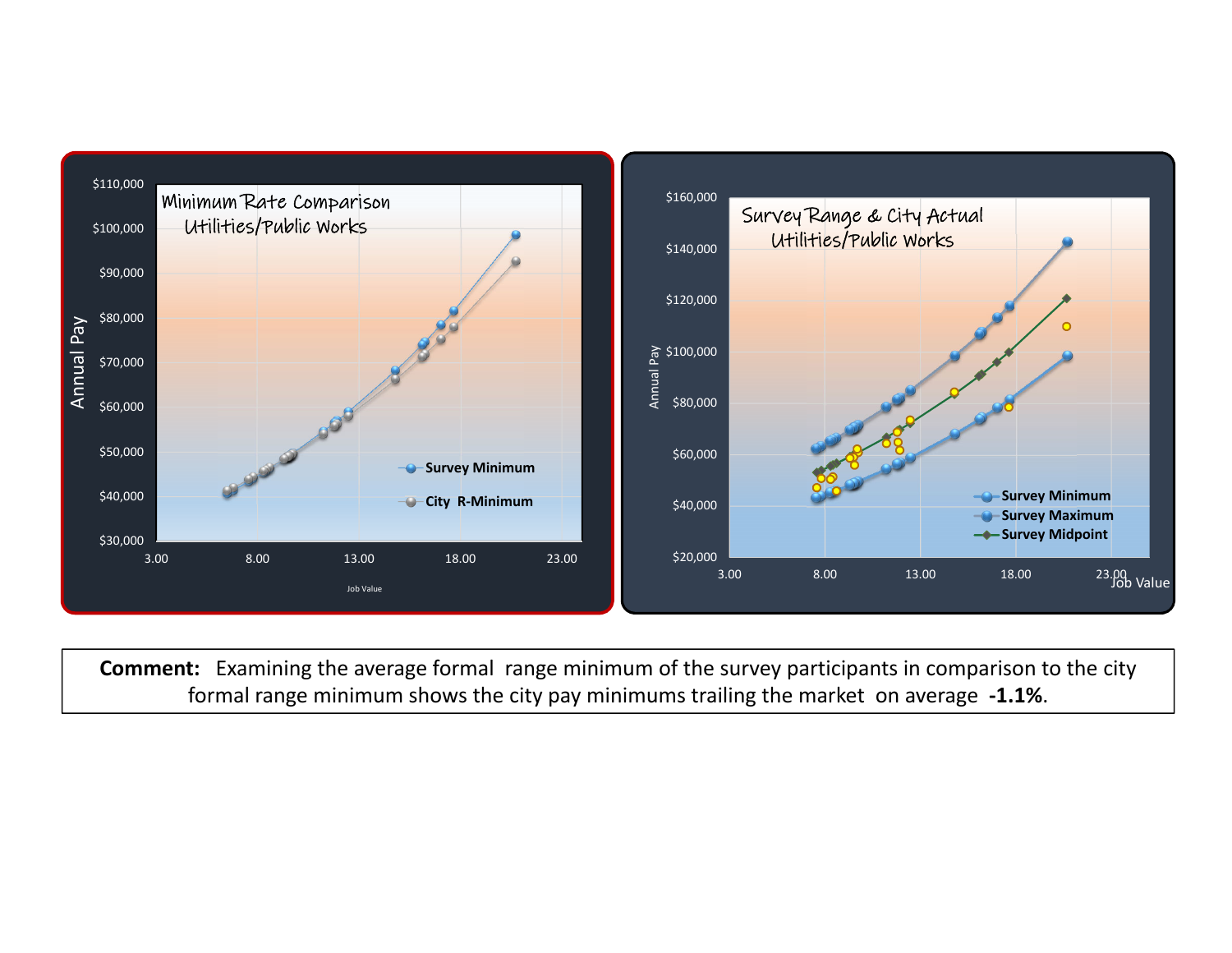

**Comment:** Examining the average formal range minimum of the survey participants in comparison to the city formal range minimum shows the city pay minimums leading the market on average **1.8%**.